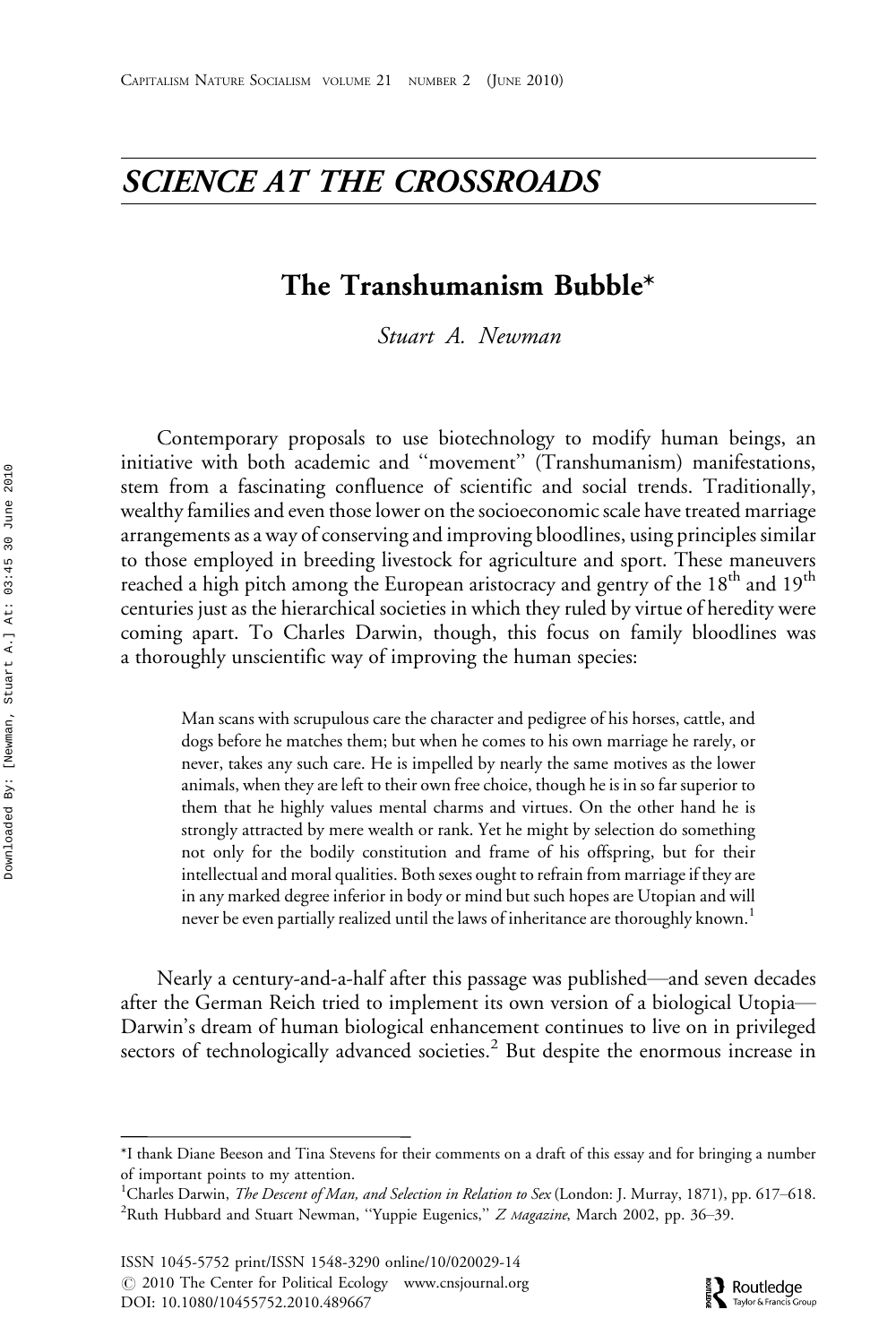knowledge of fundamental biological processes since Darwin's time, much of it acquired since the end of World War II, the goal seems as elusive as ever. As the social commentator Michael Lind recently wrote (referring to one of the major techniques by which genetics has been projected to correct purported human biological deficiencies):

A decade ago, there was a national debate about outlawing germline engineering of humans, on the expectation that large-scale genetic engineering was imminent. Instead, progress in biotechnology has been slower than opponents feared and supporters hoped.<sup>3</sup>

The lack of an adequate scientific theory of the relation of genotypes to phenotypes (i.e., expression of characters) has been a major factor in thwarting genetic engineering in plants and animals and has delayed attempts in humans, if only because of the legal liability that would be incurred by errors. Selection is simpler, since the available phenotypic variants are constrained by what can result from mutations in genes that coevolved with the organism in question. As Darwin noted, beneficial selection of offspring would become rational only with knowledge of the laws of inheritance. His own theory of heredity—the principle of "pangenesis" by which particles corresponding to the various organs were thought to course through the body and accumulate in the reproductive organs to be passed on to the next generation in variable combinations and intensities<sup>4</sup>—although of occasional validity,<sup>5</sup> was not an adequate basis for breeding animals or plants. But even when a better theory of heredity (initially based on regularities discovered by Gregor Mendel in the course of experimental plant breeding) entered the general scientific discourse at the turn of the  $20<sup>th</sup>$  century, human reproduction could not, without coercive methods (e.g., forced sterilization or breeding), be managed according to strict scientific principles.

Nonetheless, along with the popularization of Darwin's theory of natural selection and the rise of scientific genetics during the early part of the new century, there emerged a collection of doctrines, guidelines, and implemented policies for the intended purification of the human gene pool known as eugenics.<sup>6</sup> The drive for eugenics was in part an expression of Victorian white triumphalism (in the U.K.) and post-Civil War revanchism plus immigration-era nativism (in the U.S.). Although it was actively promoted by prominent right-wing geneticists such as R.A. Fisher and

<sup>&</sup>lt;sup>3</sup>Michael Lind, "The Clintonites Were Wrong," Salon, January 4, 2010, published online at: [http://](http://singularityu.org/) [www.salon.com/news/opinion/feature/2010/01/04/new\\_economy/index.html](http://singularityu.org/).

<sup>&</sup>lt;sup>4</sup>Charles Darwin, *The Variation of Animals and Plants under Domestication* (London: J. Murray 2<sup>nd</sup> ed., and New York: D. Appleton and Company, 1896).

<sup>&</sup>lt;sup>5</sup>Y. Liu, "A New Perspective on Darwin's Pangenesis," Biological Review of the Cambridge Philosophical Society, Vol. 83, 2008, pp. 141–149.<br><sup>6</sup>Daniel I. Keyles, *In the Naw* 

<sup>&</sup>lt;sup>6</sup>Daniel J. Kevles, In the Name of Eugenics: Genetics and the Uses of Human Heredity (New York: Knopf, 1985); Edwin Black, War Against the Weak: Eugenics and America's Campaign to Create a Master Race (New York: Four Walls Eight Windows, 2003).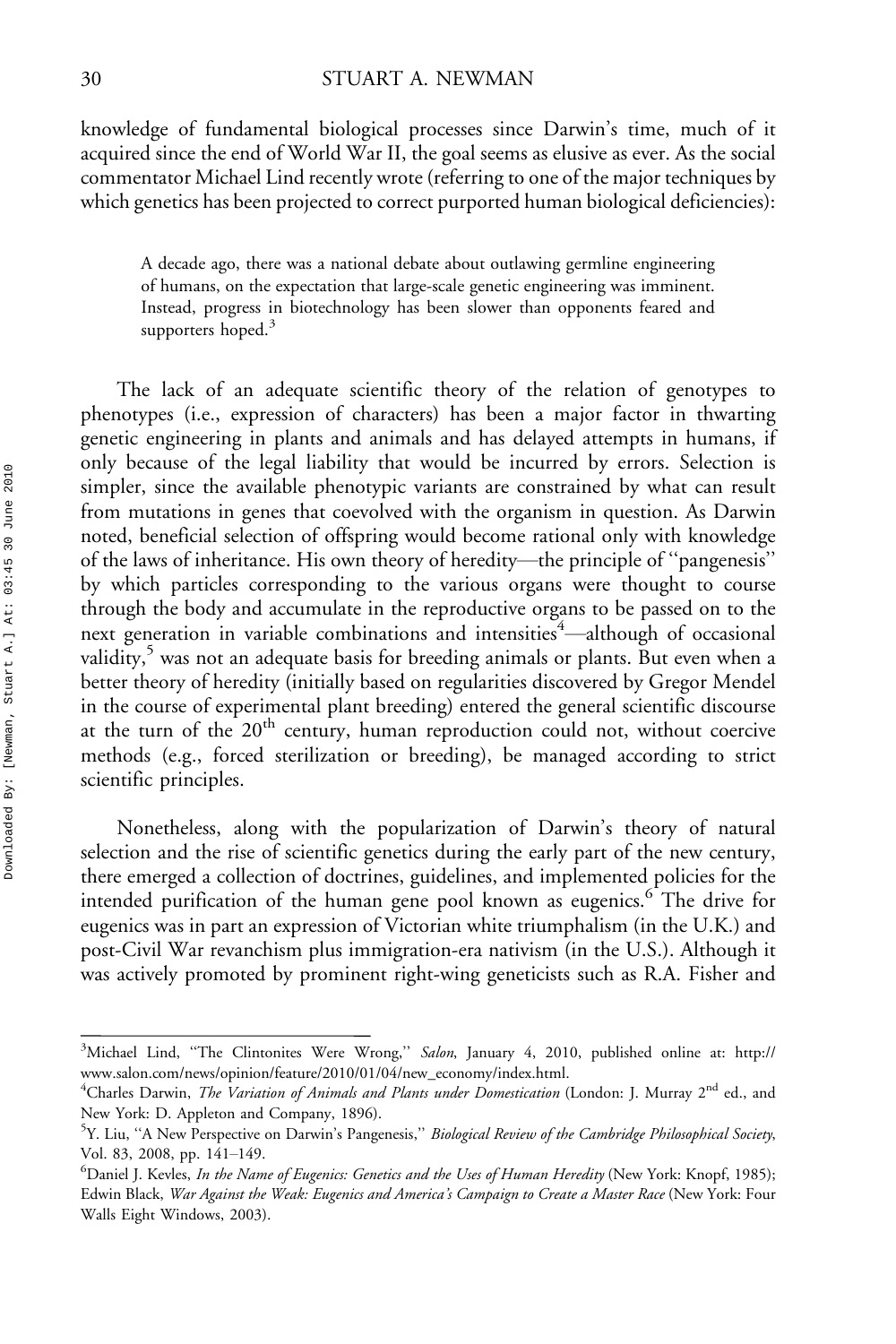Charles Davenport, the movement also gained adherents among some of the most important leftist biologists of the period, including J.B.S. Haldane, Joseph Needham, and H.J. Muller.<sup>7</sup>

What attracted progressives was the possibility of eradicating gene-associated diseases (by ''negative'' eugenics) and improving the talents and well-being of the general population (by ''positive'' eugenics). Negative eugenics involves disincentives for the ''unfit'' to reproduce. It includes coercive means such as forced sterilization, which took place throughout the U.S. and Europe, and exterminationist programs, such as the Nazi death camps and other genocides. Positive eugenics involves encouragement of superior specimens to breed. This can also take coercive forms and includes the use of techniques such as embryo transfer and in vitro fertilization, both of which were first performed in rabbits in 1890 and 1952, respectively, $8$  but proposed for human reproductive engineering by Haldane in his 1924 book Daedalus,<sup>9</sup> a prototype for his childhood friend Aldous Huxley's Brave New World, published in 1932.<sup>10</sup> Unlike the eugenicists of the Right, the leftist scientists of the 1920s through 1940s were typically as ''environmentalist'' as they were hereditarian, characteristically believing that a social revolution would be required before the more extreme eugenic measures could be implemented in a way consistent with human advancement.<sup>11</sup>

While some scientists on the Left looked to the Soviet Union as the soil on which a liberatory eugenics would flourish, to its credit (though not for the soundest reasons), that country's leadership strenuously rejected ideologies of biological purification. On their home ground, moreover, these men (as they all were, and not incidentally so, according to the philosopher Mary Midgley)<sup>12</sup> shared many of the biases of their time. Haldane, for example, believed the aristocracy to have superior genes to the working class, while Lancelot Hogben, who was generally critical of eugenics,<sup>13</sup> nonetheless supported the compulsory sterilization law enacted in California in 1909. This frequently used statute, which targeted individuals with

<sup>&</sup>lt;sup>7</sup>For eugenic thinking among American geneticists, see Kenneth M. Ludmerer, "American Geneticists and the Eugenics Movement, 1905–1935," Journal of the History of Biology, Vol. 2, 1969, pp. 337–362; for eugenicism among geneticists of the Left, see Garland Allen, ''Science and Society in the Eugenic Thought of H.J. Muller,'' Bioscience, Vol. 20, 1970, pp. 346-353; and Diane Paul, "Eugenics and the Left," Journal of the History of Ideas, Vol. 45, 1984, pp. 567–590.<br><sup>8</sup>For the first embryo transfer.

<sup>&</sup>lt;sup>8</sup>For the first embryo transfer report, see Walter Heape, "Preliminary Note on the Transplantation and Growth of Mammalian Ova Within a Uterine Foster Mother,'' Proceedings of the Royal Society of London (Biology), Vol. 48, 1891, pp. 457-458; for in vitro fertilization, see M.C. Chang, ''In Vitro Fertilization of Mammalian Eggs,'' Journal of Animal Science, Vol. 27, 1968, pp. 15–26.<br><sup>9</sup>IB S. Holdano, Daedakus on Science and the Future

<sup>&</sup>lt;sup>9</sup>J.B.S. Haldane, *Daedalus; or, Science and the Future* (New York: E.P. Dutton & Company, 1924).<br><sup>10</sup>Aldous Huxley, *Brave New World* (Garden City, NY: Doubleday Doran, 1932); for the relationship between the Haldanes and Huxleys, see K.R. Dronamraju, ''J.B.S. Haldane's (1892-1964) Biological Speculations,'' Human Gene Therapy, Vol. 4, 1993, pp. 303-306.

<sup>&</sup>lt;sup>11</sup>Paul, ''Eugenics and the Left.''<br><sup>12</sup>Mary Midgley, *Science as Salvation* (London: Routledge, 1992).<br><sup>13</sup>Lancelot Hogben, *Genetic Principles in Medicine and Social Science* ( London: Williams & Norgate; 1931).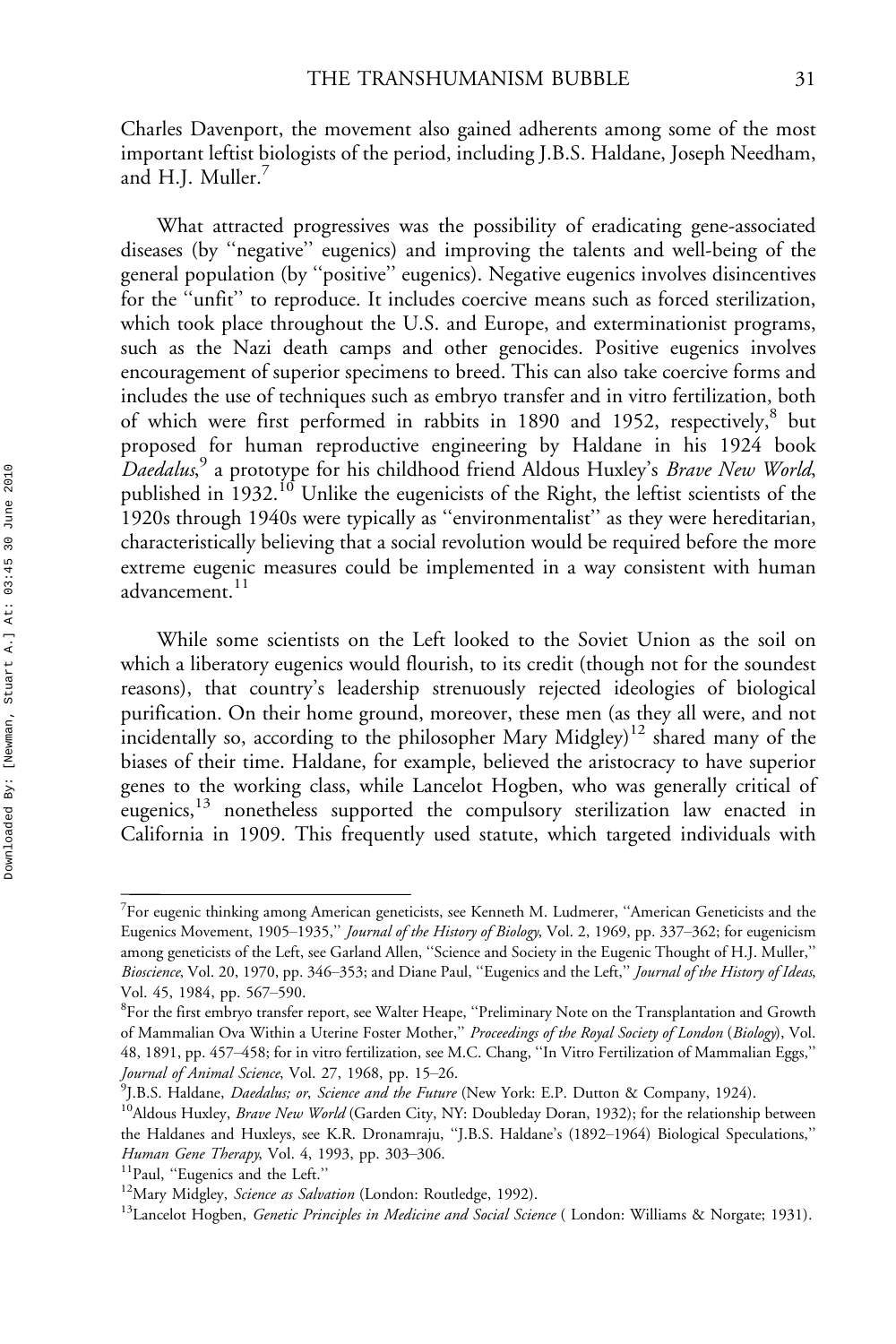a wide range of mental disabilities and physical deformities—few if any of which were known to be gene-associated\*also impressed Hitler and served as a model for National Socialist racial hygiene policy.<sup>14</sup>

Genetics itself, as it matured as a science, provided arguments against the efficacy of eugenic policies, showing for example that most important traits were multigenic and thus resistant to easy refashioning. Moreover, even with identified deleterious gene variants, quantitative analysis demonstrated that significantly influencing the composition of the gene pool of a large population, even by selective breeding, was not practicable. Ultimately, as the character of the Nazis' race purification programs began to emerge in the late 1930s and 1940s, most scientists and other intellectuals turned away from the now obviously tainted forms in which eugenic ideas had been enthusiastically purveyed just a few years before. But the ideas themselves did not disappear.

Given the broad pre-World War II consensus among geneticists across the entire political spectrum on the desirability of using scientific methods to improve human biology, it is not surprising that mainstream sentiment turned not to wholesale rejection of eugenicist objectives, but rather to finding ways in which they could be implemented non-coercively, or at least not overtly so.<sup>15</sup> Over the next 60 years as the relevant technologies evolved, eugenic notions in the U.S. and elsewhere reflected the cultural reorientations associated with the conformism of the ''lonely crowd'' of the post-war period,<sup>16</sup> the "sexual revolution" of the 1960s, advances in women's rights of the 1970s, and the hegemonic consolidation of free-market ideology that began with the Reagan-Thatcher 1980s and has prevailed to the present. Some negative eugenic methods, in particular, prenatal and preimplantation selection, now enjoy general acceptance but uneven availability due to legal prohibition or cost. As with the capitalist economy as a whole, however, the more ambitious attempts to implement a scientifically based positive eugenics have fallen on hard times, for both socioeconomic and technical reasons.

By the mid-1940s, a new profession had emerged in several academic medical centers that heralded the arrival of a eugenics of personal choice in modern life: "genetic counseling," so-named by the geneticist Sheldon Reed in  $1947$ .<sup>17</sup> Though nominally distanced from the doctrines espoused by pre-war American and British geneticists and the German Third Reich, genetic counseling enabled the middle classes to draw on the genetic knowledge of the time (at first only inferences from genealogies, but later information from protein and ultimately DNA analysis) to plan

<sup>&</sup>lt;sup>14</sup>Stefan Kühl, The Nazi Connection: Eugenics, American Racism, and German National Socialism (New York: Oxford University Press, 1994).

<sup>&</sup>lt;sup>15</sup>See discussion in Richard C. Lewontin, The Genetic Basis of Evolutionary Change (New York: Columbia University Press, 1974), p. 31.

<sup>&</sup>lt;sup>16</sup>D. Riesman, The Lonely Crowd: A Study of the Changing American Character (New Haven: Yale University Press, 1950).

<sup>&</sup>lt;sup>17</sup>Robert G. Resta, "The Historical Perspective: Sheldon Reed and 50 Years of Genetic Counseling," Journal of Genetic Counseling, Vol. 6, 1997, pp. 375-377; see also Hubbard and Newman, "Yuppie Eugenics."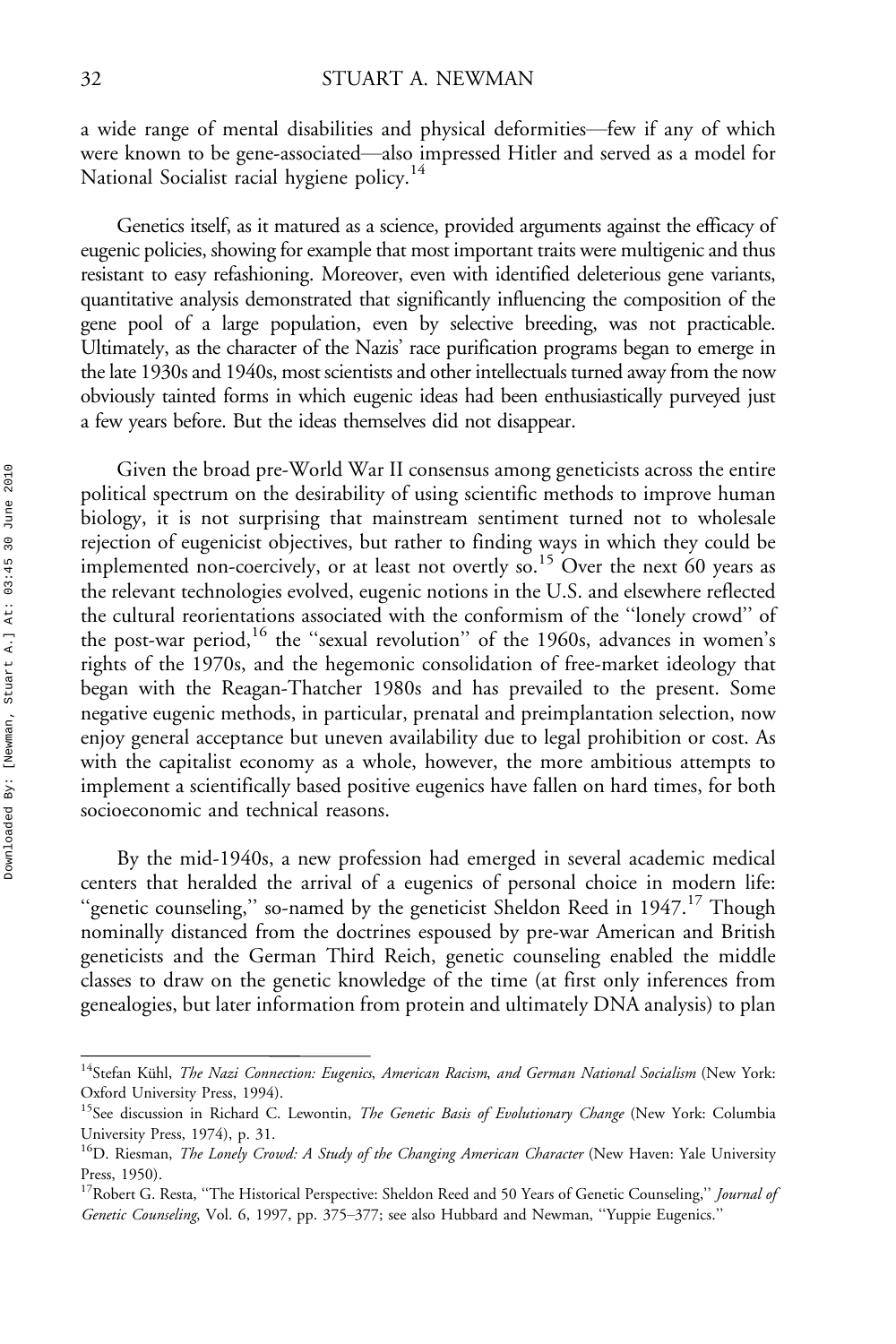their families so as to avoid the burdens of bearing children with often untreatable, painful, and disabling conditions. The extent to which early genetic counseling indicated termination for conditions that were only indirectly related to genetic status, or actually treatable given sufficient resources and therefore subject to racial and class bias in its application, is underappreciated.<sup>18</sup>

Although less advantaged groups in the U.S., Scandinavia, and elsewhere in the capitalist world continued to be subject to compulsory sterilization laws at least into the 1960s, genetic counseling became the positive public face of negative (i.e., purifying) eugenics for these societies. Significantly, the ostensibly voluntary nature of genetic counseling<sup>19</sup> interfaced with certain scientific and technical advances over the decades that followed, which created an opening for a type of positive eugenics unforeseen by all but a few of the early eugenicists.

Within just a few years after the achievement of in vitro fertilization (IVF) in rabbits mentioned above, this technique, which was increasingly optimized by contemporaneous research in animal endocrinology and reproductive physiology, came into wide use by livestock breeders.<sup>20</sup> During this same period, women were entering the workforce in increasing numbers. Declining fertility due to reduced fecundity at the more advanced ages when reproduction was attempted coupled with wider acceptance of women's autonomy as a result of the women's liberation movement of the late 1960s and 1970s created incentives and markets for the rationalization of family planning.<sup>21</sup> This accelerated the transfer of assisted reproductive technologies from the animal to the human realm. For many hopeful parents, obtaining "genetically related" children, $^{22}$  regardless of what were previously insurmountable biological obstacles, came to be considered a right.<sup>23</sup> Louise Brown, the first ''test tube baby,'' was born in 1977, and the technology (albeit now typically incurring greater risks to the egg donor from hormone treatment for multiple egg extractions), has now become routine.<sup>24</sup>

<sup>&</sup>lt;sup>18</sup>See Troy Duster, *Backdoor to Eugenics* (New York: Routledge, 2003).<br><sup>19</sup>Duster, *ibid.*, documents the coercive side of genetic counseling.<br><sup>20</sup>Howard W. Jones, Jr. and Charlotte Schrader (eds.), *In Vitro Fertilizati* (New York: New York Academy of Sciences, 1988). Although this volume focuses on the scientific basis of human-assisted reproduction, the connection to studies on farm animal reproductive science and dependence of the human applications on studies on non-human species is made evident.

<sup>&</sup>lt;sup>21</sup>See Lori B. Andrews, The Clone Age: Adventures in the New World of Reproductive Technology (New York: Henry Holt, 1999); Legal landmarks in the acquisition of reproductive autonomy by women during this period were the Supreme Court decisions in Griswold v. Connecticut (1965), which affirmed the right to use and be counseled in the use of contraceptives, and Roe v. Wade (1973), which affirmed the right to abortion.

<sup>&</sup>lt;sup>22</sup>See B.S. Shastry, "SNP Alleles in Human Disease and Evolution," Journal of Human Genetics, Vol. 47, 2002, pp. 561-566; In any two randomly selected human genomes, 99.9 percent of the DNA sequence is identical, so everyone is ''genetically related.'' A parent and child have half their gene variants in common, making them slightly more similar than two randomly chosen individuals.

 $^{23}$ See S. Uniacke, "In Vitro Fertilization and the Right to Reproduce," *Bioethics*, Vol. 1, 1987, pp. 241–254; see

also Andrews, *The Clone Age*.<br><sup>24</sup>P. Katz, R. Nachtigall, and J. Showstack, ''The Economic Impact of the Assisted Reproductive Technologies,'' Nature Cell Biology, Vol. 4, 2002, pp. 29-32.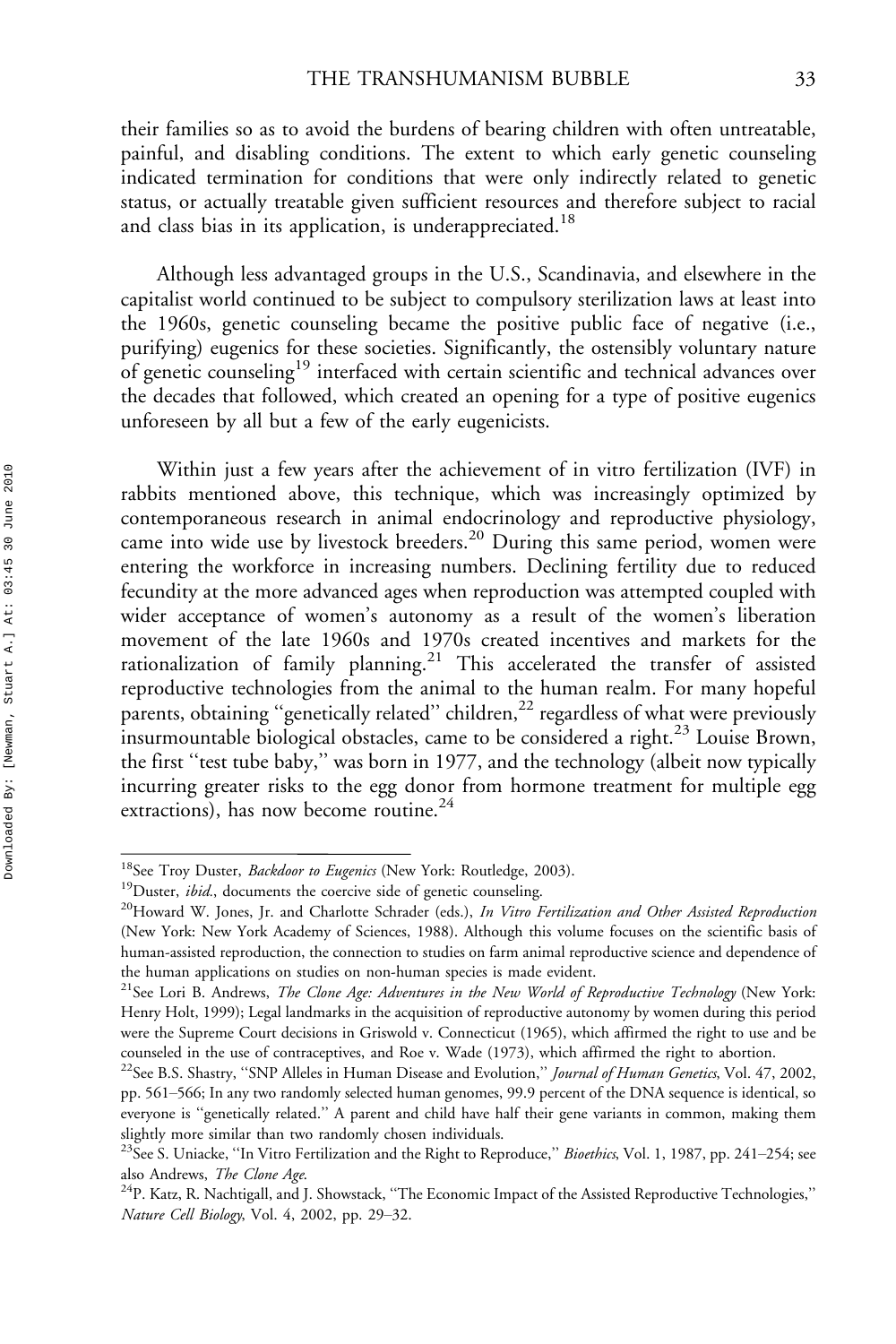The rapid public acceptance of IVF was due to its initial motivation and clear effectiveness in overcoming infertility in traditional couples, a goal that (with the exception of the Catholic Church and other elements of the Religious Right) elicited almost no mainstream opposition.<sup>25</sup> There is nothing inherently eugenicist about this technology, but it coincidentally happened to come onto the scene with the rise of modern molecular genetics, and the confluence of the two disciplines gave a new precision and impetus to negative eugenics. By 1977, methods had been devised to isolate, propagate, and determine the sequence of subunits in DNA molecules.<sup>26</sup> For human reproductive biology, this translated into the possibility of determining the sequence aberrations of such genetically related conditions as cystic fibrosis and Duchenne muscular dystrophy, $^{27}$  and of using this information for preimplantation genetic diagnosis with in vitro fertilization. The claimed right to have a genetically related child now transmuted into the right to have such a child free from potentially disabling genetic variants carried by its biological parents.<sup>28</sup>

While all this was happening, certain social and economic changes helped promote technologies that would enable genetic engineering of embryos. As these developments unfolded, an enterprise that at the time typically conjured up specters of experiments gone awry by Drs. Frankenstein or Moreau began to take on a positive image.<sup>29</sup> Three key changes in the socio-legal and political environment in the United States beginning in 1980 are particularly notable.

The passage of the Bayh-Dole Act<sup>30</sup> by the U.S. Congress occurred under corporate pressure in an attempt to provide industry access to new technologies that had been developed in universities with federal funding. Since the patent rights to these technologies traditionally and legally resided with the government on behalf of

<sup>&</sup>lt;sup>25</sup>There was strenuous opposition to the procedures by radical feminists concerned with what they saw as an intensification of women's reproductive servitude resulting from the new reproductive technologies. See R. Arditti, R. Klein, and S. Minden (eds.), Test-tube Women: What Future for Motherhood? (London and Boston: Pandora Press, 1984); G. Corea, The Mother Machine: Reproductive Technologies From Artificial Insemination to Artificial Wombs (New York: Harper & Row, 1985); J.G. Raymond, Women as Wombs: Reproductive

Technologies and the Battle Over Women's Freedom (San Francisco: Harper SanFrancisco, 1993).<br><sup>26</sup>A.M. Maxam, and W. Gilbert, ''A New Method for Sequencing DNA,'' *Proceedings of the National Academy* of Sciences USA, Vol. 74, 1977, pp. 560-564; F. Sanger, S. Nicklen, and A.R. Coulson, "DNA Sequencing with Chain-terminating Inhibitors," Proceedings of the National Academy of Sciences USA, Vol. 74, 1977, pp. 5463-5467.

<sup>&</sup>lt;sup>27</sup>D.B. Bloch, K.D. Bloch, M. Iannuzzi, F.S. Collins, E.J. Neer, J.G. Seidman, and C.C. Morton, "The Gene for the Alpha i1 Subunit of Human Guanine Nucleotide Binding Protein Maps Near the Cystic Fibrosis Locus," American Journal of Human Genetics, Vol. 42, 1988, pp. 884–888; A.P. Monaco, and L.M. Kunkel, ''Cloning of the Duchenne/Becker Muscular Dystrophy Locus,'' Advances in Human Genetics, Vol. 17, 1988, pp. 61-98.

<sup>&</sup>lt;sup>28</sup>See Stuart A. Newman, "Averting the Clone Age: Prospects and Perils of Human Developmental Gene Manipulation," *Journal of Contemporary Health Law and Policy*, Vol. 19, 2003, pp. 431–463 for additional details on the technical and social transformations in mid- to late-20<sup>th</sup> century developmental biology.<br><sup>29</sup>Mary Wollstonecraft Shelley, *Frankenstein, or, The Modern Prometheus* (New York: Modern Library, 1984)

<sup>(</sup>originally published 1818); H.G. Wells, *The Island of Doctor Moreau* (London: William Heinemann, 1896). <sup>30</sup>See [http://www4.law.cornell.edu/uscode/35/200.html.](http://singularityu.org/)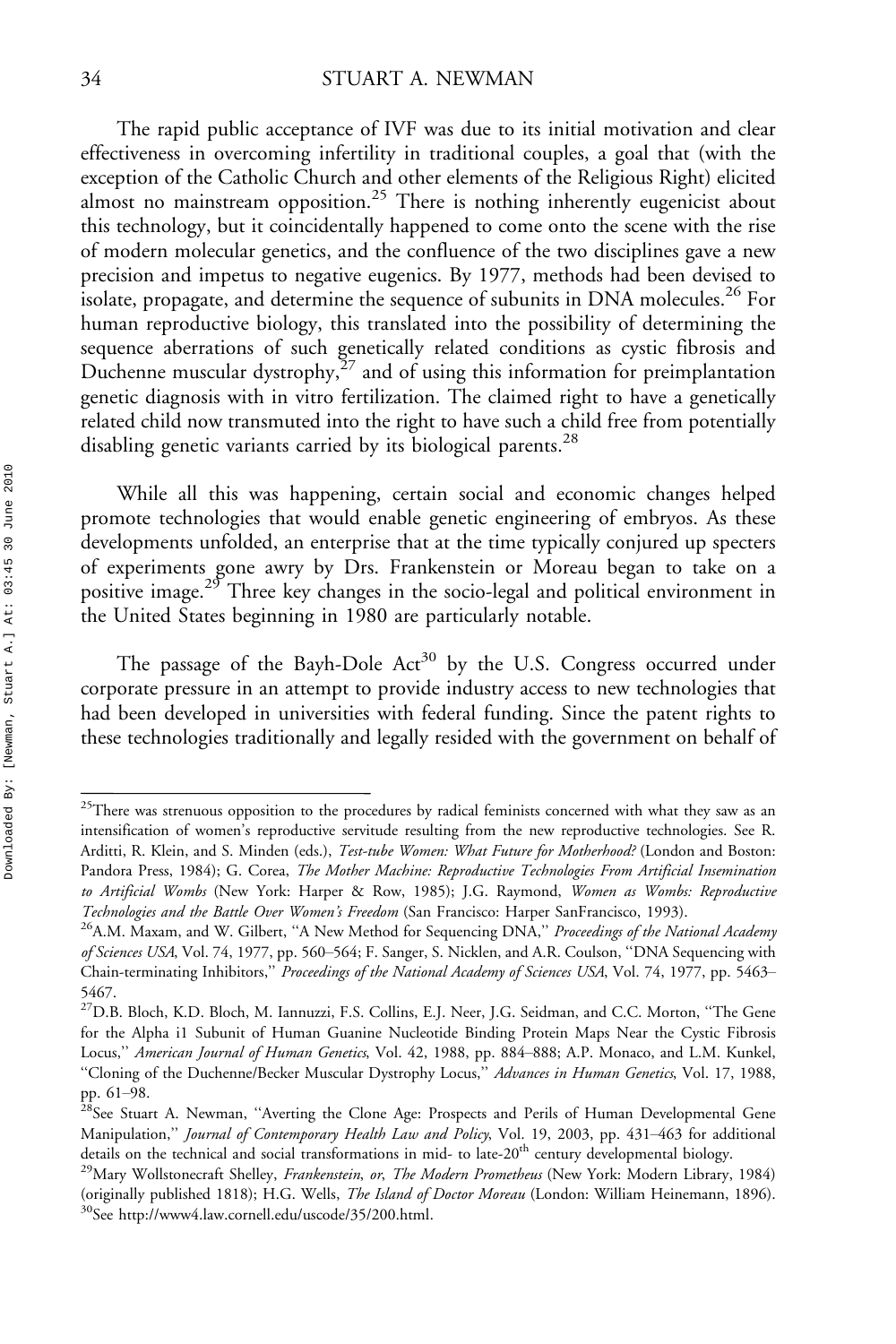the public, companies could rarely obtain exclusive licenses. With the rationale that the public would eventually benefit if patent rights to inventions paid for by federal grants were assigned to the grantees (universities and their investigator-employees), who would in turn be freed to seek venture capital and exclusive corporate licensees, Bayh-Dole initiated an era of academic entrepreneurship and reoriented the attention of major universities to their intellectual property portfolios and financial bottom lines.<sup>31</sup> Although the Act was meant to encompass all federally funded science and engineering-based technologies, not only biologically related ones, the coincidence of the enactment of this legislation with the DNA revolution of the 1980s and 1990s changed the face of genetic research by creating enormous financial incentives to bring new discoveries into the clinic as rapidly as possible.

As if made to order for the Bayh-Dole era, the Supreme Court's decision in Diamond v. Chakrabarty<sup>32</sup> opened the way to making living organisms and their cells and genes patentable.<sup>33</sup> This had the effect of accelerating research that would eventually make production of genetically engineered humans scientifically plausible.

The agenda of U.S. President Ronald Reagan, elected also in 1980, included the rollback of the right to abortion affirmed by the Supreme Court in its 1973 decision in Roe v. Wade. From the 1950s, when the chemical nature of the gene had first been delineated, the major medical application of knowledge of sequence aberrations in disease-related genes was in the negative eugenics afforded by genetic counseling and elective terminations, a program that hit its stride once DNA mapping and sequencing methods had been developed in the 1970s.<sup>34</sup> Although scientists sought federal funding for genetic research with promises to eventually uncover disease mechanisms and design cures, population screening and prenatal diagnosis were near-term benefits of the work that were most typically used to justify it. But starting in the early 1980s, changes in federal personnel involved in policy-making and funding of the biomedical sciences—most particularly at the National Institutes of Health (NIH)—shifted the discourse on acceptable rationales for genetic research away from using it to justify elective abortion.<sup>35</sup>

<sup>&</sup>lt;sup>31</sup>See Linda Marsa, Prescription for Profits: How the Pharmaceutical Industry Bankrolled the Unholy Marriage Between Science and Business (New York: Scribner, 1997) and Eyal Press and Jennifer Washburn, "The Kept University,'' The Atlantic Monthly, March 2000, online at: [http://www.theatlantic.com/issues/2000/03/](http://singularityu.org/) [press.htm](http://singularityu.org/).

<sup>&</sup>lt;sup>32</sup>See [http://supreme.justia.com/us/447/303/case.html](http://ieet.org/HETHR/ProgramBook.pdf).

<sup>&</sup>lt;sup>33</sup>The first patent on a human gene was issued by the U.S. Patent and Trademark Office in 1982. By 2010 approximately 20 percent of the human genome had been patented. On March 29 of this year, however, a patent for a cancer-related gene was overturned in federal district court. If the broad decision withstands appeal (not at all a certainty), it may end future gene patents and challenge ones already issued. See John Schwartz and

Andrew Pollack, "Judge Invalidates Human Gene Patent," *The New York Times*, March 30, 2010, p. B1.<br><sup>34</sup>D.M. Kurnit, and H. Hoehn, "Prenatal Diagnosis of Human Genome Variation," *Annual Review of Genetics*, Vol. 13, 1979, pp. 235-258.

<sup>&</sup>lt;sup>35</sup>Reagan's Secretary of Health and Human Services, Margaret Heckler, was outspokenly anti-abortion. The director of the NIH, also a political appointee, was her subordinate. Deliberations on biomedical science policy relating to embryo and fetal research increasingly made use of opponents of abortion as panelists and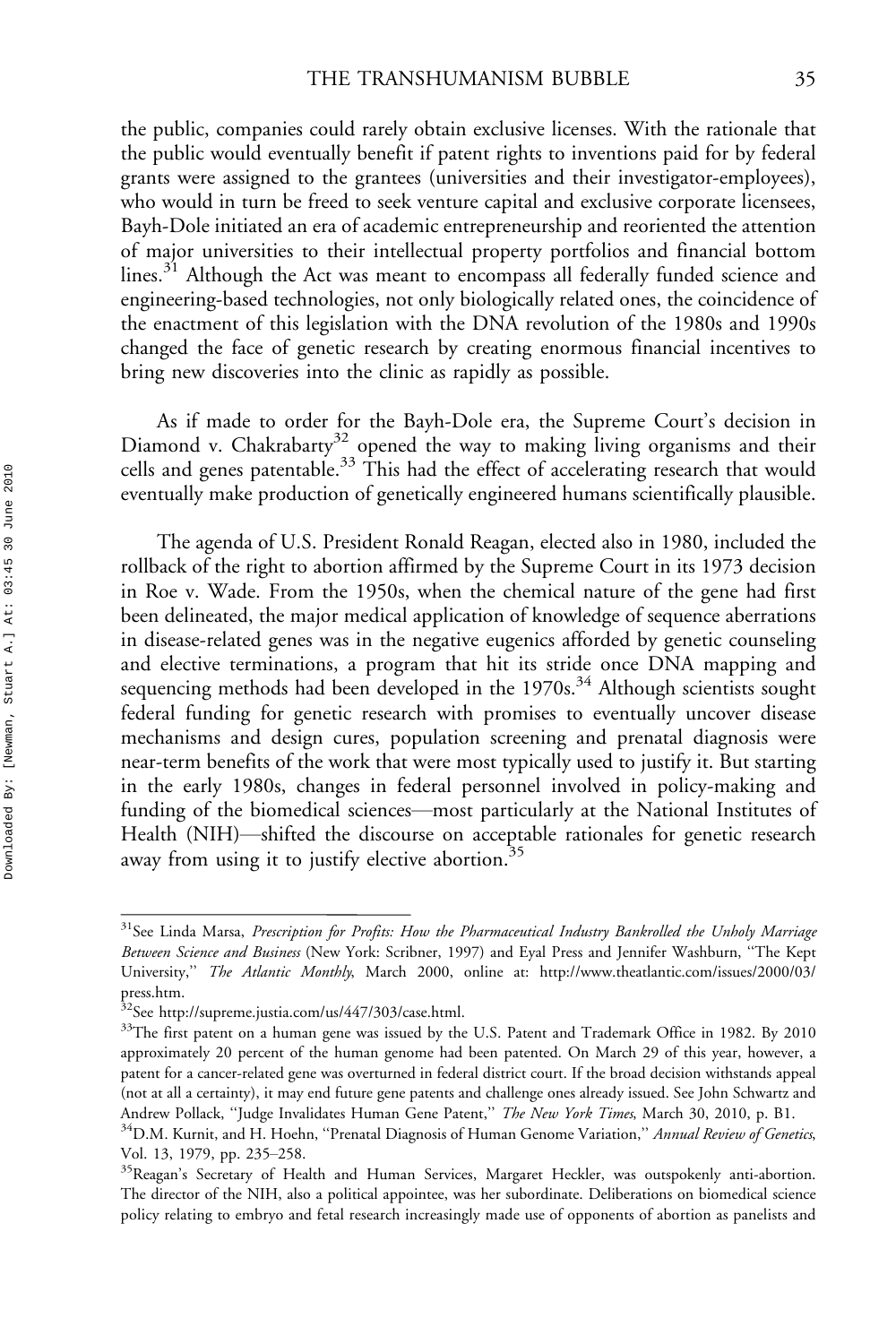#### 36 STUART A. NEWMAN

A funding environment friendlier toward fixing embryos than discarding them soon met up with new experimental techniques that enabled this enterprise. By 1982, ''transgenic'' mice had been produced. These animals bore foreign genes introduced at early embryonic stages and transmitted their altered genetic make-up to their offspring.<sup>36</sup> This technique, conceptualized by Haldane as "gene engraftment" in Daedalus,<sup>37</sup> led to the prospect that individuals could have genetically related offspring who not only were free of the ''bad'' gene variants they might pass on, but who also could have gene variants not present in either parent.

Although ''designer babies'' were now on the agenda of technophiles and futurists, the uncertainties and hazards of gene modification technologies were quickly becoming clear to scientists. When a preimplantation embryo is genetically modified, not only are the biological properties of the resulting individual changed, but so are the gametes (eggs or sperm) produced by that individual later in life. While the intention might be only to improve the phenotype of the new individual over what it would otherwise have been, any genetic changes will be passed down to future generations. For this reason, this kind of genetic modification is usually referred to as *germline* modification. This is generally contrasted with *somatic* (body cell) gene modification currently used in gene therapy protocols, in which (barring accidents), only nonreproductive tissues are affected.<sup>38</sup>

The germline-somatic distinction is misleading, however. In somatic gene therapy, the target cells are present in the established tissues of a developed adult or child. In germline modification, there are also somatic changes, but these affect the body's nonreproductive cells and tissues in a global and pervasive fashion as they are forming during embryonic development. Since germline modification affects the body's cells to an even greater extent than somatic modification, it is preferable to use the term ''developmental gene modification'' for what is generally called germline manipulation, because the term germline gives the impression that no somatic modification takes place.

Studies on transgenic mice dramatically demonstrated the transgenerational hazards of developmental gene modification. In one famous case, introduction into mice of an improperly regulated normal gene resulted in progeny that appeared to develop normally but had a high incidence of tumors as adults.<sup>39</sup> Such effects might not be recognizable for a generation or more.

consultants (see, e.g., ''Report of the Human Fetal Tissue Transplantation Panel,'' U.S. National Institutes of Health, U.S. Government Printing Office, December, 1988).

<sup>36</sup>R.D. Palmiter, R.L. Brinster, R.E. Hammer, M.E. Trumbauer, M.G. Rosenfeld, N.C. Birnberg, and R.M. Evans, ''Dramatic Growth of Mice That Develop From Eggs Microinjected With Metallothionein-Growth Hormone Fusion Genes," Nature, Vol. 300, 1982, pp. 611-615.<br><sup>37</sup>Haldane, *Daedalus*.

<sup>&</sup>lt;sup>38</sup>See Paul R. Billings, Ruth Hubbard, and Stuart A. Newman, "Human Germline Gene Modification: A Dissent," Lancet, Vol. 353, 1999, pp. 1873-1875.

<sup>&</sup>lt;sup>39</sup>A. Leder, P.K. Pattengale, A. Kuo, T.A. Stewart, and P. Leder, "Consequences of Widespread Deregulation of the c-myc Gene in Transgenic Mice: Multiple Neoplasms and Normal Development," Cell, Vol. 45, 1986, pp. 485-495.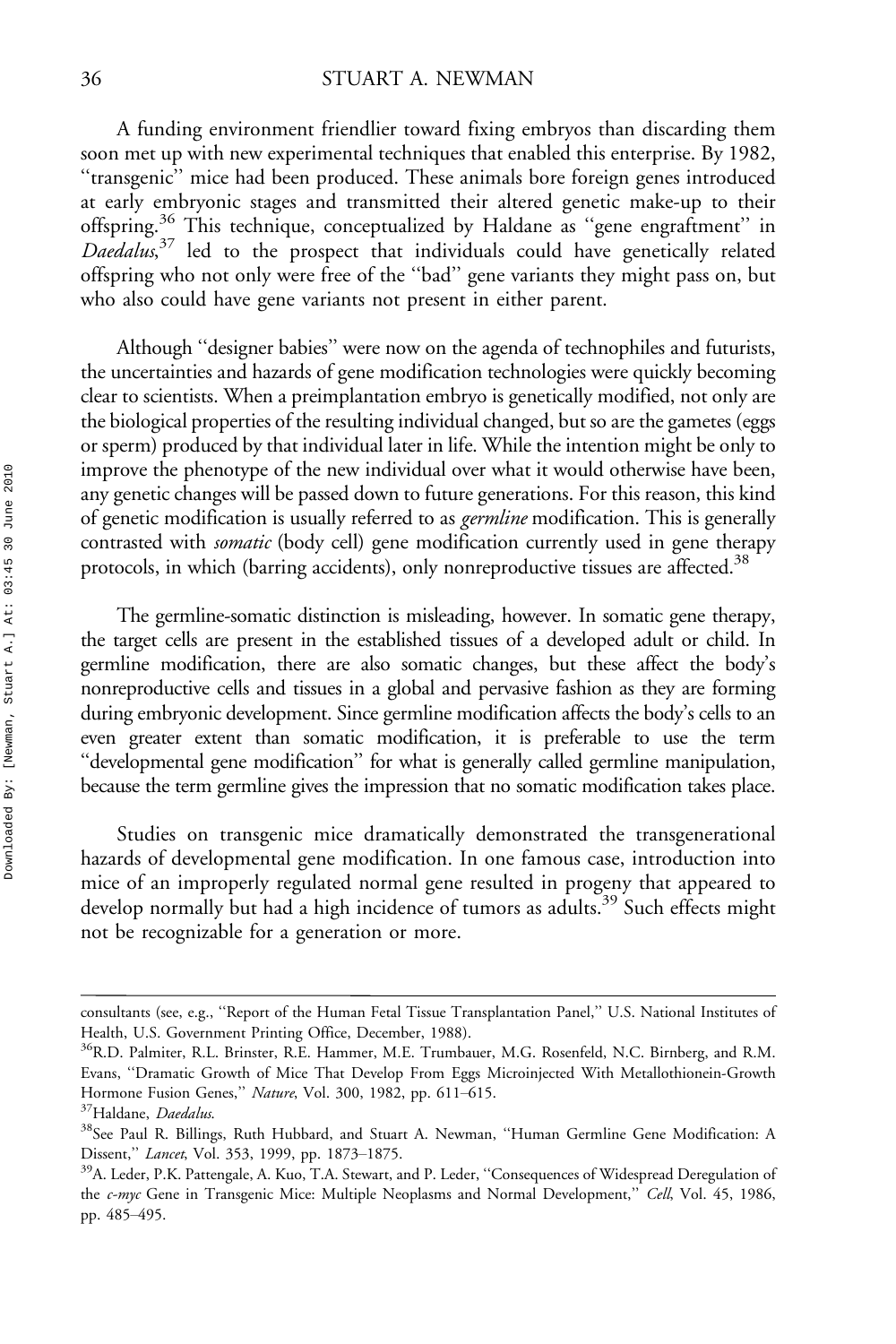The somatic hazards to the primary subjects of developmental gene modification were also becoming obvious. In one example of many, the disruption of a normal gene by insertion of foreign DNA into a mouse embryo caused abnormal ''circling'' behavior when present in one copy. When the mice were inbred so that the insertion was present in copies of the relevant chromosome from both parents, the eyes and the semicircular canals of the inner ear failed to develop, and there were anomalies in the tissue that mediates the sense of smell.<sup>40</sup> Another such "insertional mutagenesis" event where two copies of the inserted gene were present led to a strain of mice that exhibited limb, brain, and craniofacial malformations, as well as displacement of the heart to the right side of the chest.<sup>41</sup> Each of these developmental anomaly syndromes was previously unknown and thus not predictable.

As noted earlier, the technical capability to manipulate genes can only rationally be performed on humans if there is a coherent theory for the relationship of genotypes to phenotypes, and in cases where failures result, the failures can be discarded. However, no such theory currently exists, and attempts to approach this problem scientifically involve causal factors (such as the physics of complex materials) that go well beyond the gene. <sup>42</sup> A better understanding of developmental mechanisms is unlikely, moreover, to lead to the kinds of predictive genotype-phenotype maps anticipated by the discredited idea of the genetic "blueprint" or program.<sup>43</sup>

These uncertainties are clearly sufficient to disqualify developmental gene modification as a medical procedure under the Nuremburg Code governing human experimentation.<sup>44</sup> Nevertheless, articles and reports began to appear by officers of the National Institutes of Health (NIH) and favorite consultants of the Reagan administration and the equally anti-abortion Bush I administration that followed, as well as from the American Association for the Advancement of Science, which suggested that germline intervention, once technically perfected, would be a reasonable alternative to prenatal diagnosis and selective abortion.<sup>45</sup> The question

<sup>&</sup>lt;sup>40</sup>A.J. Griffith, W. Ji, M.E. Prince, R.A. Altschuler, and M.H. Meisler, "Optic, Olfactory, and Vestibular Dysmorphogenesis in the Homozygous Mouse Insertional Mutant Tg9257,'' Journal of Craniofacial Genetics and Developmental Biology, Vol. 19, 1999, pp. 157-163.

<sup>&</sup>lt;sup>41</sup>G. Singh, D.M. Supp, C. Schreiner, J. McNeish, H.J. Merker, N.G. Copeland, N.A. Jenkins, S.S. Potter, and W. Scott, "Legless Insertional Mutation: Morphological, Molecular, and Genetic Characterization," Genes & Development, Vol. 5, 1991, pp. 2245-2255.

 $42$ Gerd B. Müller and Stuart A. Newman (eds.), Origination of Organismal Form: Beyond the Gene in Developmental and Evolutionary Biology (Cambridge, MA: MIT Press, 2003); E. Jablonka, and G. Raz, ''Transgenerational Epigenetic Inheritance: Prevalence, Mechanisms, and Implications for the Study of Heredity and Evolution," The Quarterly Review of Biology, Vol. 84, 2009, pp. 131-176. Heredity and Evolution," *The Quarterly Review of Biology*, Vol. 84, 2009, pp. 131–176.<br><sup>43</sup>Stuart A. Newman, ''Idealist Biology,'' *Perspectives in Biology and Medicine*, Vol. 31, 1988, pp. 353–368;

Massimo Pigliucci, ''Genotype-phenotype Mapping and the End of the 'Genes as Blueprint' Metaphor,'' Philosophical Transactions of the Royal Society of London, Series B, Biological Sciences, Vol. 365, p, 557-566.

<sup>&</sup>lt;sup>44</sup>The NIH guidelines for research with human subjects based on the Nuremberg Code can be found at [http://](http://singularityu.org/) [ohsr.od.nih.gov/guidelines/nuremberg.html.](http://singularityu.org/)

<sup>&</sup>lt;sup>45</sup>See W. French Anderson, "Prospects for Human Gene Therapy in the Born and Unborn Patient," Clinical Obstetrics and Gynecology, Vol. 29, 1986, pp. 586-594; R.M. Cook-Deegan, "Human Gene Therapy and Congress," *Human Gene Therapy*, Vol. 1, 1990, pp. 163–170; Nelson A. Wivel and Leroy Walters, "Germ-line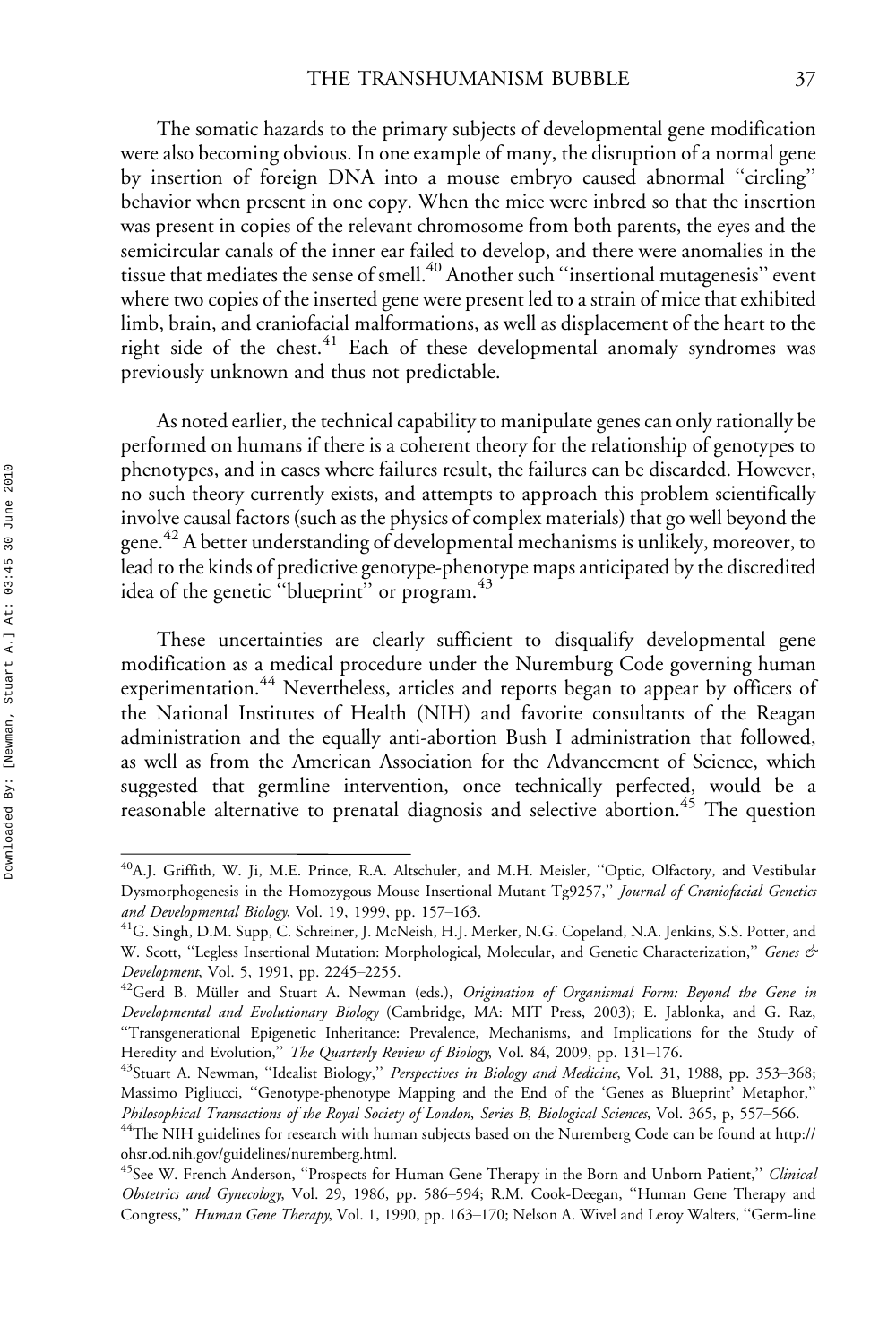#### 38 STUART A. NEWMAN

of what course of testing might be sufficient to certify this technique for human use (e.g., a hundred experimental human embryos brought to term and evaluated for physical and mental impairments or exclusive reliance on data from mice and monkeys) was not dealt with in these writings, nor in any of the academic and popular articles and books advocating working towards human germline manipulation that appeared with increasing frequency over the next decade.

The creed of the free market that came to dominate the U.S. and world economies during the 1980s and 90s encouraged speculation about both the potential of new technologies to improve and perfect human life and business models associated with these endeavors. In addition, the uneasy equilibrium in U.S. society fostered by the ratification of abortion rights on the one hand by Roe v. Wade, and the vocal and sometimes violent government-sanctioned opposition to those rights on the other, further played into a general *laissez-faire* attitude toward developmental modification. Liberals, fearing legislation or even public discourse that appeared to privilege the embryo, refrained from their customary pro-regulation stance when it came to these issues. Pro-business conservatives welcomed the lack of regulatory scrutiny, while many religionists, insofar as they were aware of the relevant scientific advances, took the position of "co-creation"—i.e., that God puts tools in the hands of man to enable him to exert appropriate stewardship over nature.<sup>46</sup> With the federal government keeping its distance from research on human embryos, it fell to private companies such as Geron, which incorporated in 1990, and Advanced Cell Technology, formed in 1994. These companies typically worked in partnership with academic laboratories to carry forward transitional programs that manipulated human embryos not to bring them to full term, but for purposes of ''regenerative medicine." The technologies for the two objectives are virtually identical. $47$ 

Unlike other medically related technologies, developmental gene modification is not directed toward curing an existing person of any illness. Its sole purpose is to change the character of prospective people by genetic means. Thus the often-used term ''germline therapy'' is a misnomer: it is unequivocally a form of eugenics. In keeping with the prerogatives of the consumerist world of modern capitalism, however, it is a "choice eugenics"<sup>48</sup> like prenatal and preimplantation diagnosis and selective abortion. Unlike selection, however, developmental modification carries with it the dangers of reconfiguring something whose principles of organization are unknown.

Gene Modification and Disease Prevention: Some Medical and Ethical Perspectives," Science, Vol. 262, 1993, pp. 533-538; Mark S. Frankel and Audrey R. Chapman, ''Human Inheritable Genetic Modifications: Assessing Scientific, Ethical, Religious and Policy Issues," American Association for the Advancement of Science, 2000 published online at: [http://www.aaas.org/spp/sfrl/projects/germline/report.pdf.](http://singularityu.org/)

<sup>&</sup>lt;sup>46</sup>See, for example, Ronald S. Cole-Turner, "Is Genetic Engineering Co-creation?," Theology Today, Vol. 44, 1987, pp. 338-

 $47$ See Newman, "Averting the Clone Age."  $48$ Hubbard and Newman, "Yuppie Eugenics."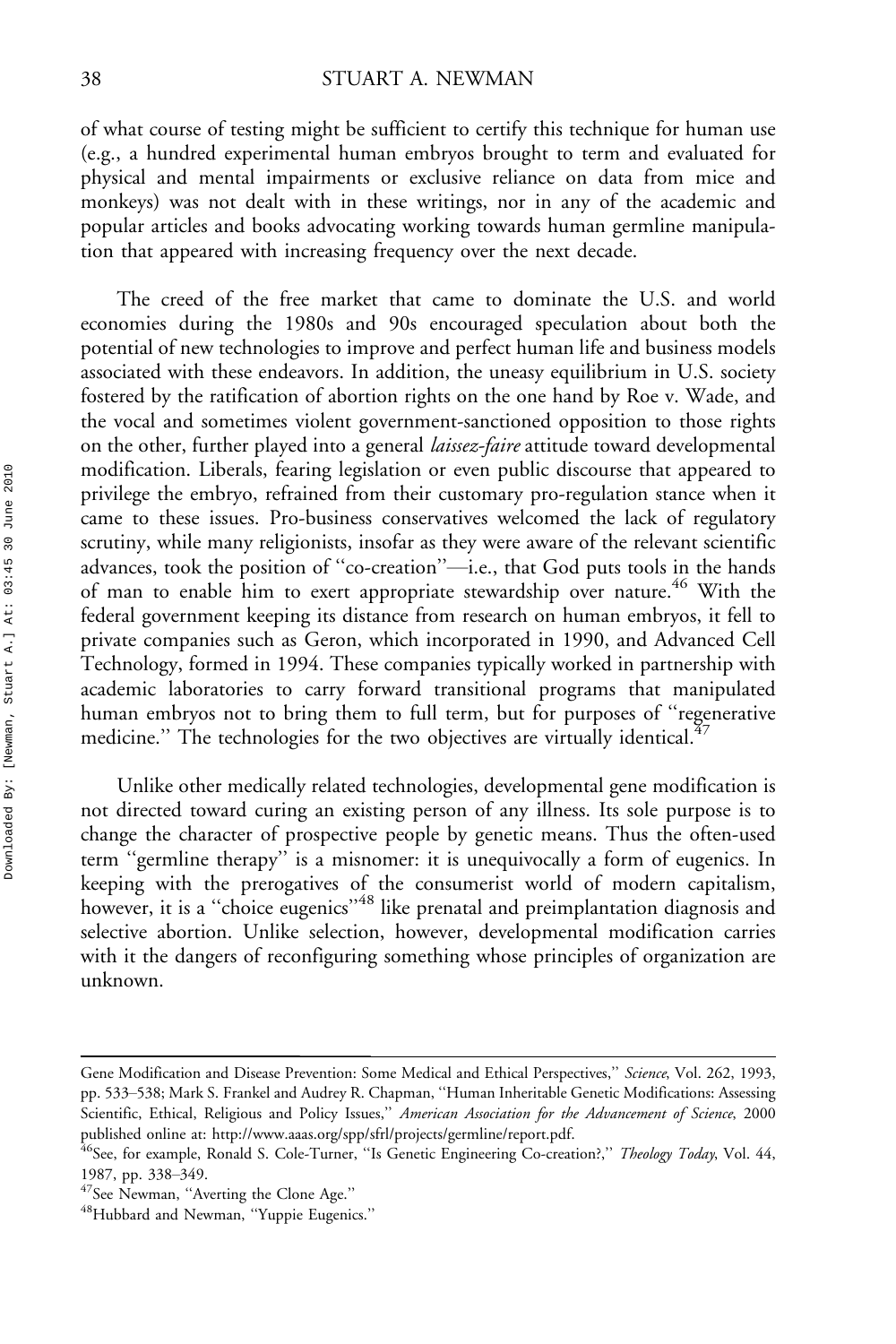With so little predictability of outcome, few working scientists or accountable commercializers have been willing to go on record in support of human developmental gene modification. Here another contingent of academics, representatives of the new field of ''bioethics,''<sup>49</sup> stepped in to supply a helping of irrational exuberance. These writers took on the task of interpreting, domesticating, and in some cases prophesying the wonders of the coming era of genetically modified humans. Representative of this genre was an influential academic work that proposed that

...we must consider the possibility that at some point in the future, different groups of human beings may follow divergent paths of development through the use of genetic technology. If this occurs, there will be different groups of beings, each with its own ''nature,'' related to one another only through a common ancestor (the human race) ... For all we know ... they might not treat each other as moral equals.<sup>50</sup>

A popularization from the same period by a molecular geneticist-turned-bioethicist envisaged a future in which the

... GenRich—who account for 10 percent of the American population—all carry synthetic genes. Genes that were created in the laboratory ... . The GenRich are a modern-day hereditary class of genetic aristocrats ... . All aspects of the economy, the media, the entertainment industry, and the knowledge industry are controlled by members of the GenRich class.<sup>51</sup>

Lest this be thought to represent a dystopian vision and cautionary tale, the author advises his readers that ''the use of reprogenetic technologies is inevitable. It will not be controlled by governments or societies or even the scientists who create it. There is no doubt about it ... whether we like it or not, the global marketplace will reign supreme."52

Largely missing from the mission of mainstream bioethicists (with the occasional exception),<sup>53</sup> has been an oppositional stance toward the corporate imperative to

<sup>&</sup>lt;sup>49</sup>M.L.T. Stevens, "Bioethics in America: Origins and Cultural Politics (Baltimore: Johns Hopkins University Press, 2000).

<sup>&</sup>lt;sup>50</sup>A. Buchanan, D.W. Brock, N. Daniels, and D. Wikler, From Chance to Choice: Genetics and Justice (Cambridge: Cambridge University Press, 2000), p. 95.

<sup>&</sup>lt;sup>51</sup>Lee M. Silver, Remaking Eden: How Genetic Engineering and Cloning Will Transform the American Family (New York: Avon Books, 1998), pp. 4-11, cited in Marcy Darnovsky, ''The Case Against Designer Babies: The Politics of Genetic Enhancement," in Brian Tokar (ed.), Redesigning Life? The Worldwide Challenge to Genetic Engineering (New York: Zed Books, 2001), pp. 133-149.

<sup>&</sup>lt;sup>52</sup>Silver, *Remaking Eden*, p. 11.<br><sup>53</sup>Daniel Callahan, *What Price Better Health?: Hazards of the Research Imperative* (Berkeley: University of California Press and New York: Milbank Memorial Fund, 2003).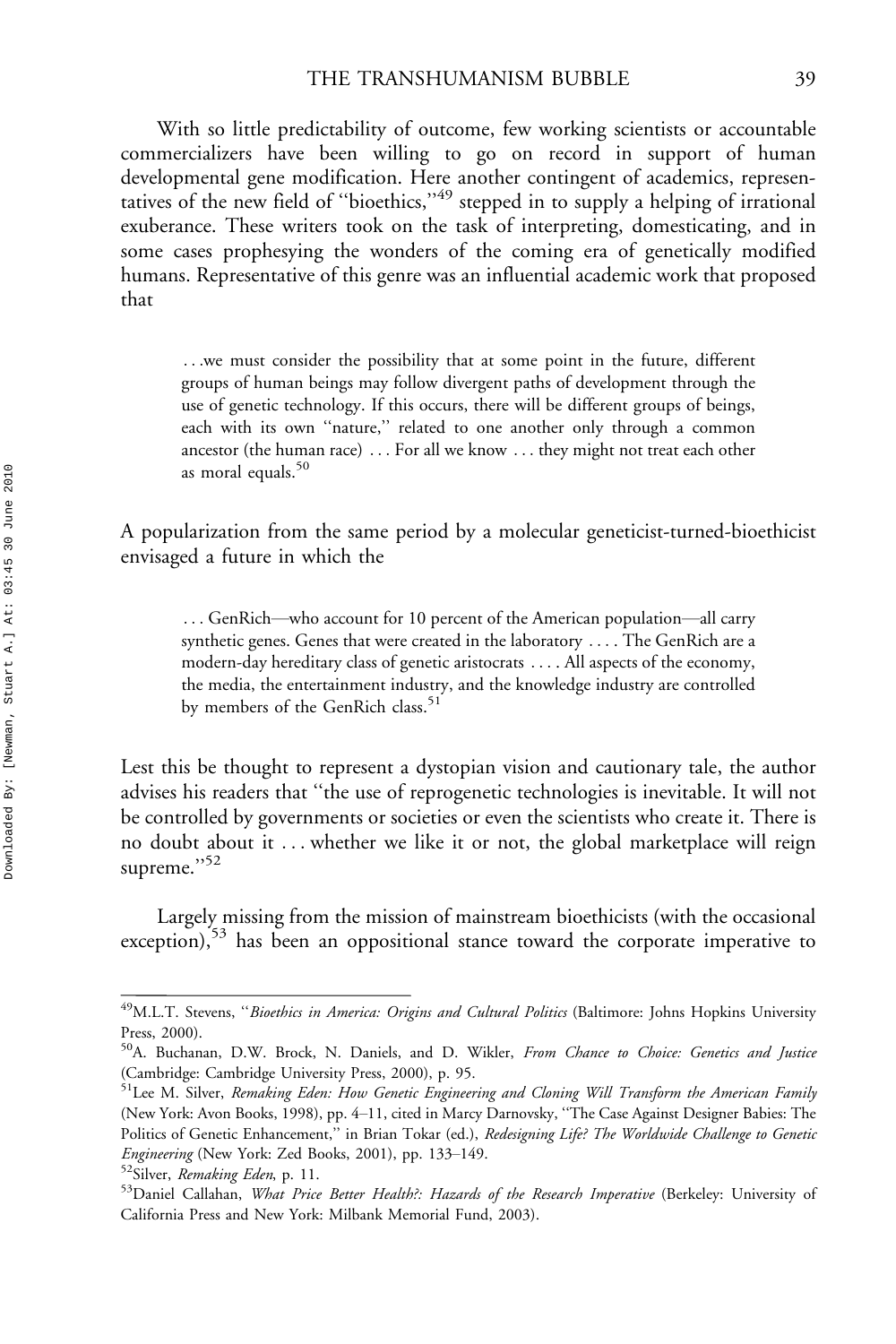remake nature, or a philosophical distancing (many bioethicists are housed in philosophy departments) from the notion of the technological fix. What was frequently offered, rather, was enablement and boosterism. The ideological need, for example, to separate developmental gene modification from the older, tainted eugenics elicited a range of stratagems from invention of new terminology to outright denial of any connection between the two.<sup>54</sup>

On a parallel track with the bioethicists during the period of rising interest in developmental gene modification was a loosely affiliated group known as the transhumanists. Unified mainly by their appropriation of a term originally used by the biologist Julian Huxley<sup>55</sup> (Aldous's brother) and their advocacy of body- and mind-enhancing technologies and the prospect of ''germinal choice'' (i.e., developmental manipulation), the main transhumanist groups, until recently, ranged in political perspective from the libertarian Extropy Institute (founded in 1991 but defunct by 2006) to the social democratic World Transhumanist Association (WTA), which was founded in 1998. But these ideological lines have been remixed: in 2008 the WTA changed its name to Humanity $+$ . Shortly after, its founders, two academics, left its board of directors to be replaced by, among others, one of the two principals of the decommissioned Extropy Institute.<sup>56</sup>

Although the academic bioethicists play an essential role in justifying biological manipulations to the agencies and corporations funding the science as well as to the extended group of university-based intellectuals whose approval is essential for generating social acceptability for endeavors that might otherwise appear grisly, the more significant role of the transhumanists is in generating markets for human applications of these procedures. Their main sphere of influence is in the legions of high school students, digital technology workers, ''Star Trek'' and ''X-Men'' fans, and participants in online massive multiplayer role-playing games like ''World of Warcraft,'' for whom transhumanism promises a window into a nonvirtual but fantastical future.

Like classic political movements, the main actors in transhumanism have created organizational layers to serve both their mass and elite followers, with the former role most recently assumed by Humanity  $+$  and the latter by another WTA spin-off, the Institute for Ethics and Emerging Technologies (IEET), founded in 2004.<sup>57</sup> These organizations have overlapping directorates with one another and with Singularity

<sup>&</sup>lt;sup>54</sup>Silver, Remaking Eden, renamed gene-mediated eugenics "reprogenetics," as we saw above. In an online article at bioethics.net, the University of Pennsylvania bioethicist Arthur Caplan asserts ''it is simply a confusion to equate eugenics with any discussion of germline therapy.'' Arthur L. Caplan, ''If Gene Therapy Is the Cure, What Is the Disease?,'' bioethics.net, November 8, 2002, published online at: [http://bioethics.net/](http://singularityu.org/) [articles.php?viewCat](http://singularityu.org/) = [6&articleId](http://singularityu.org/) = [58.](http://singularityu.org/)<br><sup>55</sup>Julian Huxley, ''Transhumanism,'' *New Bottles for New Wine, Essays* (London: Chatto & Windus, 1957),

pp. 13–17.<br><sup>56</sup>The Humanity+ website is at [http://www.humanityplus.org/.](http://ieet.org/HETHR/ProgramBook.pdf)<br><sup>57</sup>The IEET website is at [http://ieet.org/.](http://www.geneticsandsociety.org/)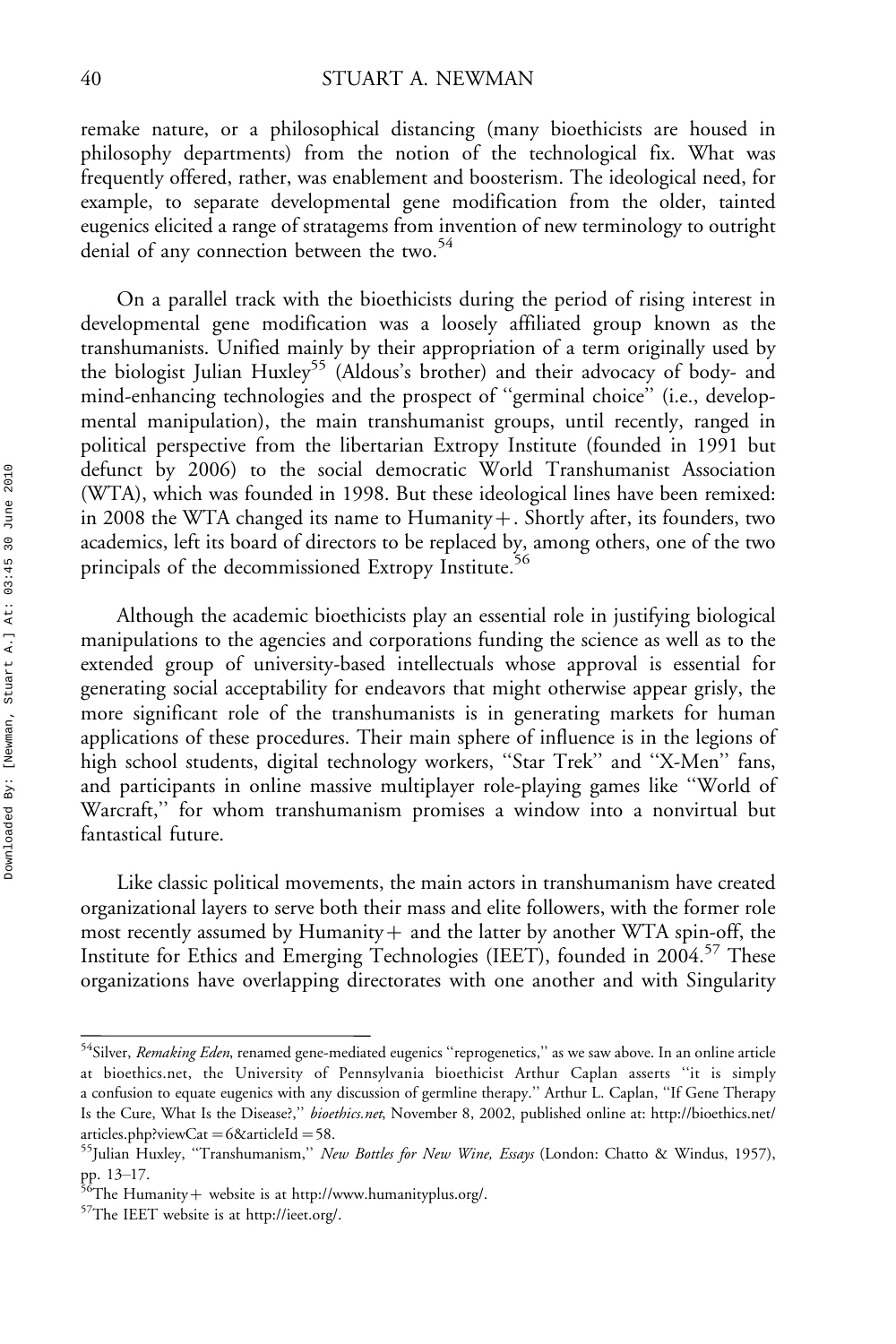University, "a profoundly and uniquely futures-oriented institution" in Silicon Valley, California, co-founded by Google in 2009 and devoted to promulgating the millenarian ideas of the futurist and computer scientist Raymond Kurzweil.<sup>58</sup>

The broader ''technoprogressive'' (i.e., not frankly transhumanist) mission of IEET has enabled it to make inroads into mainstream academia, where it joined up with bioethicists and law professors to hold a conference at the Stanford University Law School in 2006. There talks concerned, among other things, justification of genetic enhancement as a benefit obliging fair distribution under the philosopher John Rawls's moral theory, and the legal basis for exculpation of parents and scientists when germline engineering goes wrong.<sup>59</sup>

Notwithstanding all these efforts, no one seems to be talking much about human developmental modification at present. There are a number of likely reasons for this, representing both positive and negative developments:

- 1. Interest in these prospects coincided with the economic bubbles of recent decades that delivered short-term returns from investments in technologies, including far-fetched ones that led nowhere. Those days seem to be gone, at least for the near future.
- 2. The technology has proven too cumbersome and unpredictable. In particular, the cloning of existing individuals, which would be the only way in humans to ensure reliable genetic backgrounds for developmental modification, has led to impaired health and other unexpected outcomes in farm animals and pets.<sup>60</sup>
- 3. Scientific, legal and moral arguments by critics of developmental gene modification may have neutralized some of the enthusiasm for the technology.<sup>61</sup>

<sup>&</sup>lt;sup>58</sup>Singularity University's website is located at [http://singularityu.org/. Kurzweil's notion that the exponential](http://singularityu.org/) [growth of technology, including human cloning and genetic engineering, and the amalgamation of brains and](http://singularityu.org/) [computers, will lead to a qualitative leap in human evolution by mid-century, is expounded in Raymond](http://singularityu.org/) Kurzweil, [The Singularity Is Near: When Humans Transcend Biology](http://singularityu.org/) (New York: Viking Adult, 2005).<br><sup>59</sup>The program of the Stanford meeting is at<http://ieet.org/HETHR/ProgramBook.pdf>.

<sup>&</sup>lt;sup>60</sup>B. Oback, "Climbing Mount Efficiency-Small Steps, Not Giant Leaps Towards Higher Cloning Success in Farm Animals," Reproduction in Domestic Animals, Vol. 43, 2008, pp. 407-416.

 $<sup>61</sup>$ Many of these critiques were written under the auspices of, or by individuals associated with, the Council for</sup> Responsible Genetics, Cambridge, MA (which, despite early leadership on this issue, no longer takes an official position on developmental gene modification), the Center for Genetics and Society in Berkeley, CA ([http://](http://www.geneticsandsociety.org/) [www.geneticsandsociety.org](http://www.geneticsandsociety.org/)[/\), and Human Genetics Alert, U.K. http://www.hgalert.org/. See, for example,](http://www.hgalert.org/) [A. Lippman, P. Bereano, P. Billings, C. Gracey, M.S. Henifin, and R. Hubbard, et al.,](http://www.hgalert.org/) ''Position Paper on [Human Germ Line Manipulation Presented by Council for Responsible Genetics, Human Genetics Committee](http://www.hgalert.org/) Fall, 1992," *Human Gene Therapy*[, Vol. 4, 1993, pp. 35](http://www.hgalert.org/)–37; Billings, et al., "Human Germline Gene Modification''; Darnovsky, [''The Case Against Designer Babies''; G.J. Annas, L.B. Andrews, and R.M. Isasi,](http://www.hgalert.org/) [''Protecting the Endangered Human: Toward an International Treaty Prohibiting Cloning and Inheritable](http://www.hgalert.org/) Alterations," *[American Journal of Law and Medicine](http://www.hgalert.org/)*, Vol. 28, 2002, pp. 151–[178; Newman,](http://www.hgalert.org/) "Averting the [Clone Age.''](http://www.hgalert.org/)